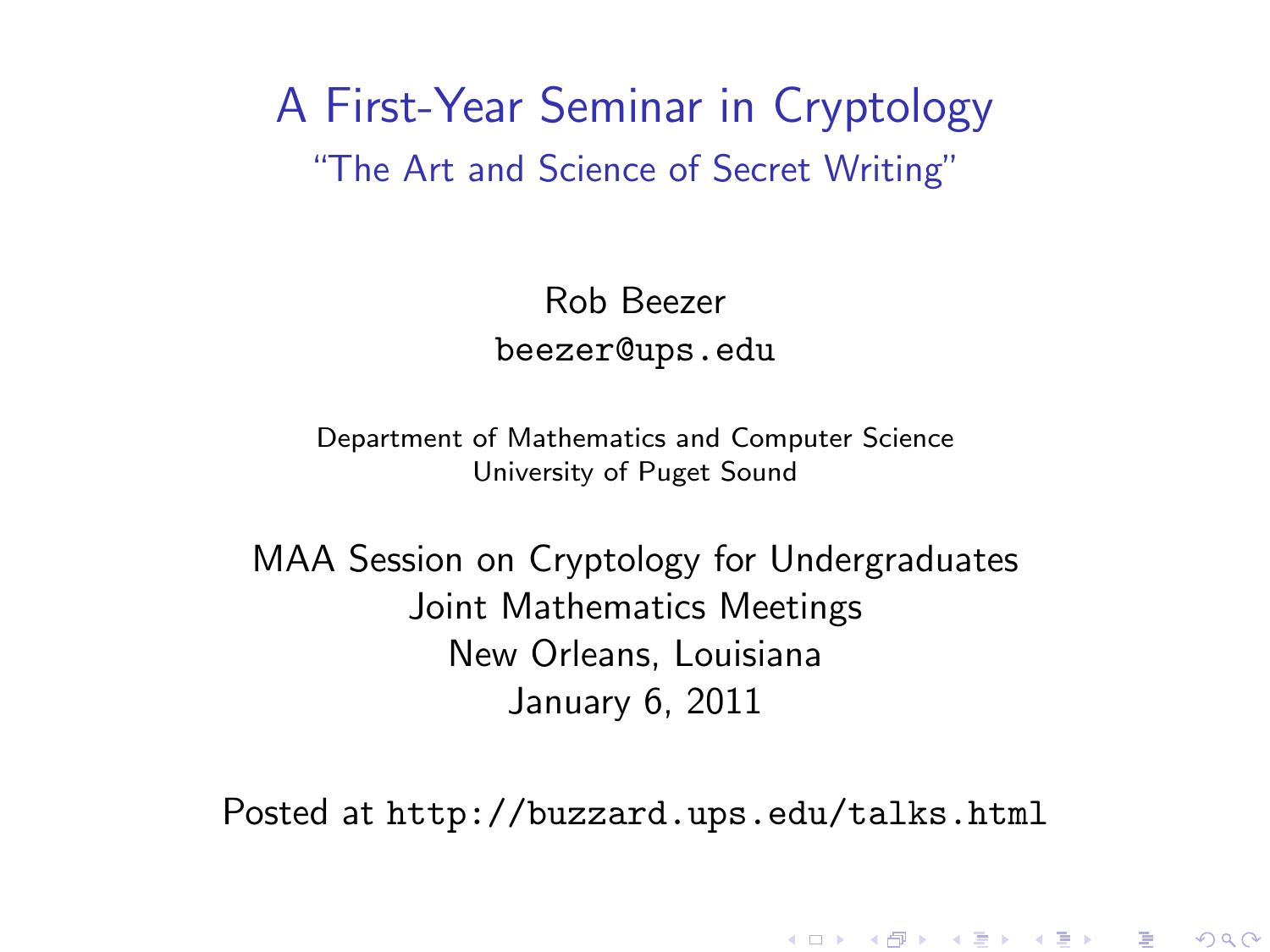# **Outline**

- Course Characteristics
- **o** Texts
- **•** Assignments

#### **o** Software

**•** Worksheets

Ħ

 $\mathbf{p}$ 

 $\rightarrow$ 

重

 $299$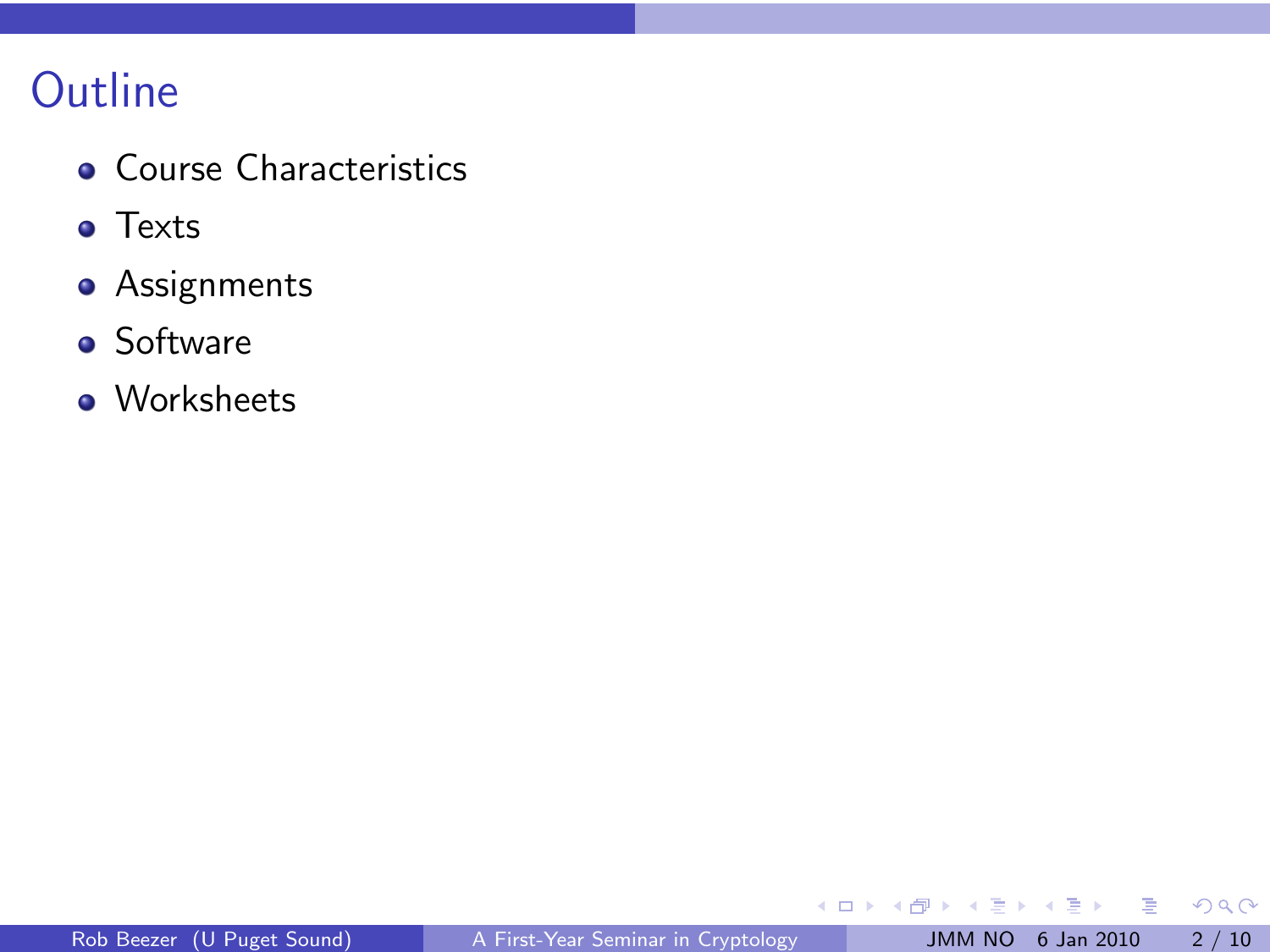# A First-Year Seminar

- A "Scholarly and Creative Inquiry Seminar"
- **One half of replacement for English & Communications sequence**
- Every first-year student takes one
- Offered by any member of the faculty on any topic
- Minimal prerequisites, if any (4 years high school mathematics)
- Significant writing component (one large research paper, presentation)
- Fall: Populated by Advising Director Spring: more self-selection, more CS majors
- Not a *creative* writing course!

 $\Omega$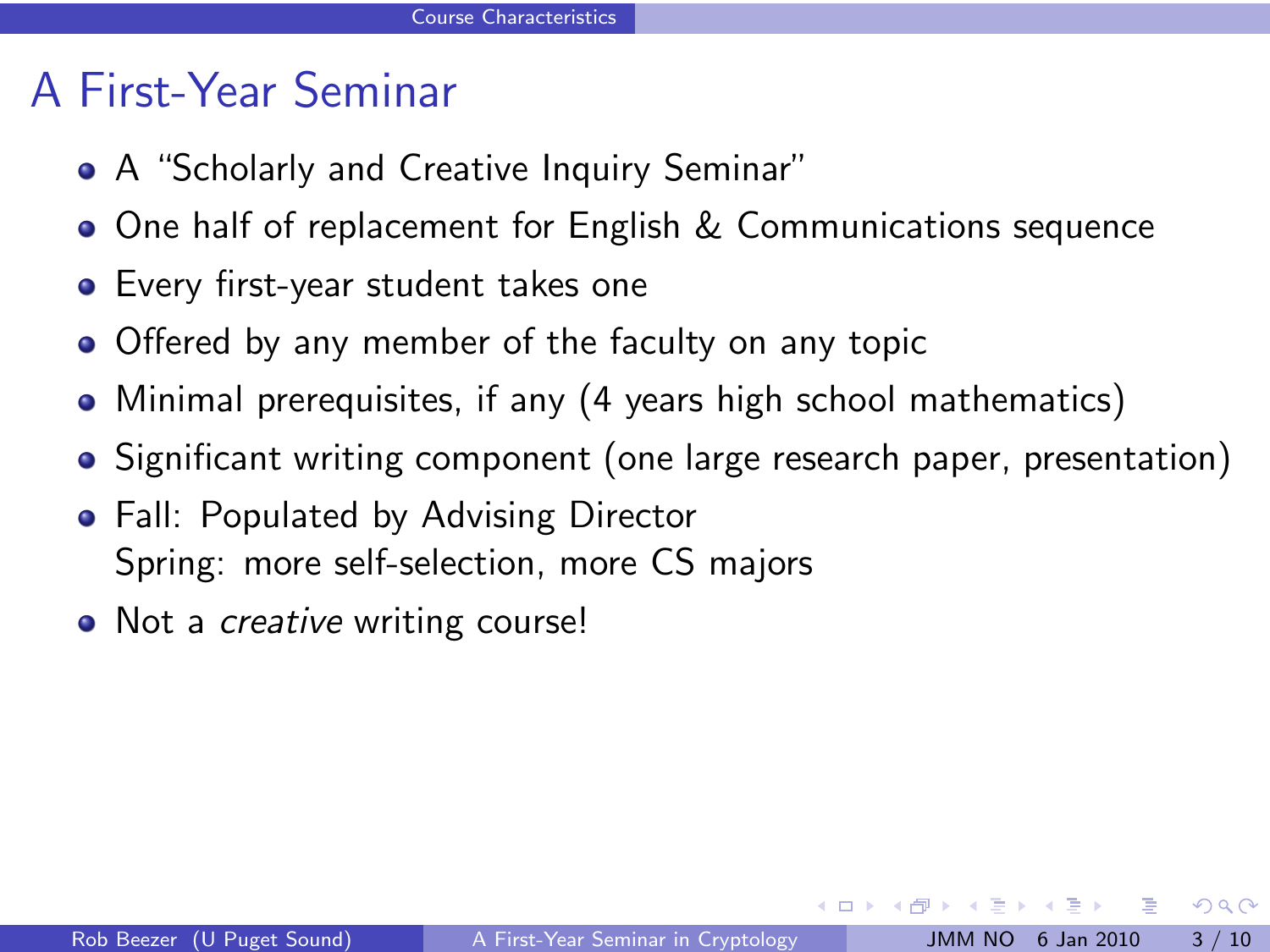### Course Outline

- Fall 2003, Spring 2005, Spring 2006
- 50 minutes, 3 days a week, 14 weeks
- 5 weeks: History, Classical Crypto (substitution, Vignere, Enigma)
- 5 weeks: Modern Crypto (DES, RSA, PGP)
- 4 weeks: Public Policy (Clipper Chip, NSA, DMCA), Presentations

4 0 8

 $\Omega$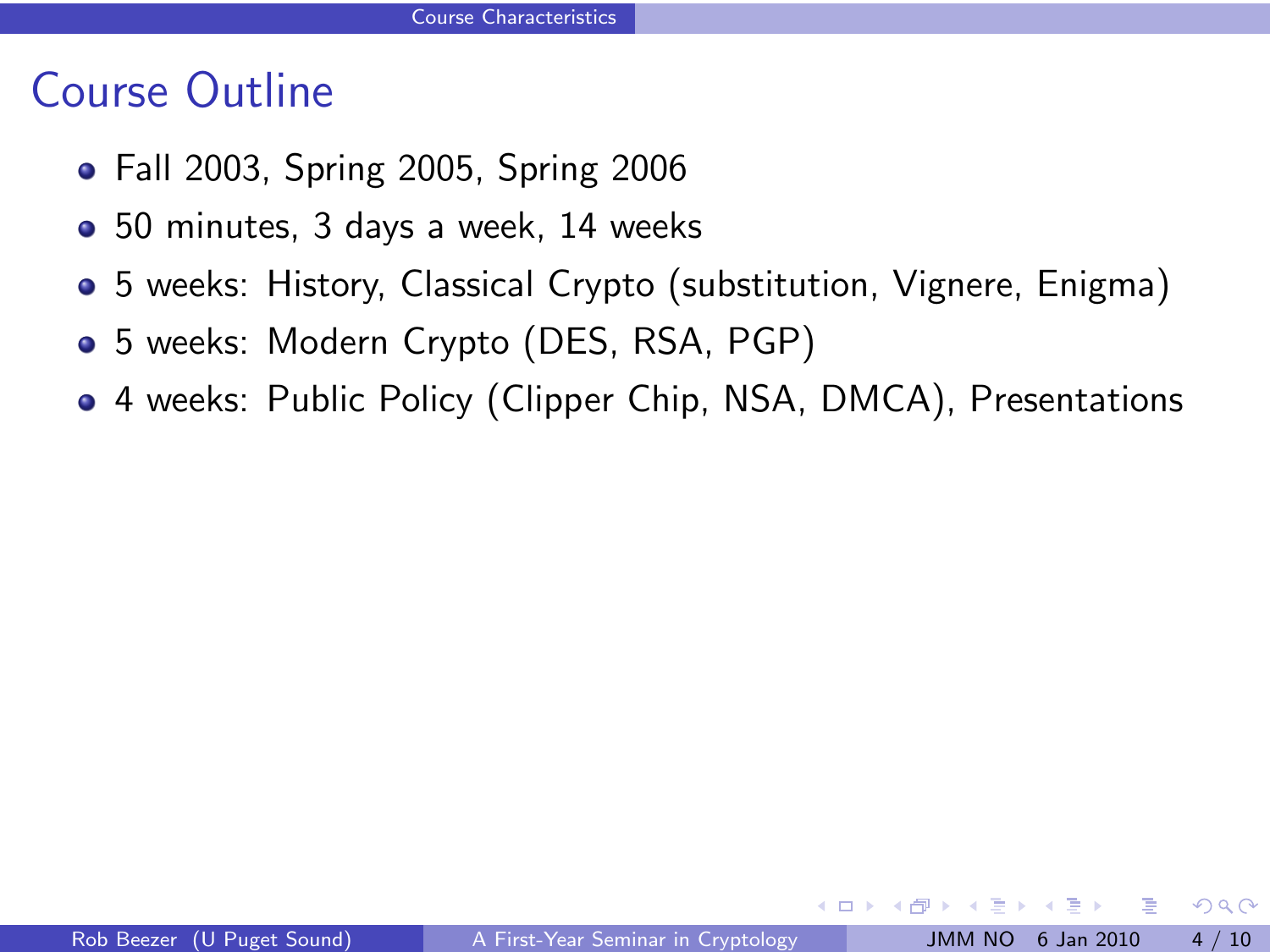#### **Texts**

#### **Texts**

- Simon Singh, The Code Book  $*$
- Custom notes on basic mathematics ( $\approx$ 50 pages)  $*$ 
	- $\blacktriangleright$  Modular arithmetic
	- $\blacktriangleright$  Bases, radix notation, binary
	- $\blacktriangleright$  Discrete logarithm
	- $\triangleright$  Diffie-Hellman key exchange
	- $\blacktriangleright$  Knapsack public-key algorithm
	- $\triangleright$  RSA public-key algorithm
- Neal Stephenson, Cryptonomicon \*
	- ▶ WWII crypto: Alan Turing, Bletchley Park, Navajo Code Talkers
	- $\triangleright$  Modern crypto: "FINIX", Electrical Till Corporation (ETC)
	- $\triangleright$  Custom two page guide to historical and modern references
- Mark Fowler, Codes and Ciphers
	- $\blacktriangleright$  Cumulative puzzles
	- $\triangleright$  Some are busy work, some employ classical algorithms
- Steven Levy, Crypto
- Bruce Schneier, Secrets and Lies

- 국

 $QQ$ 

 $4$  ロ )  $4$  何 )  $4$  ミ )  $4$  ( = )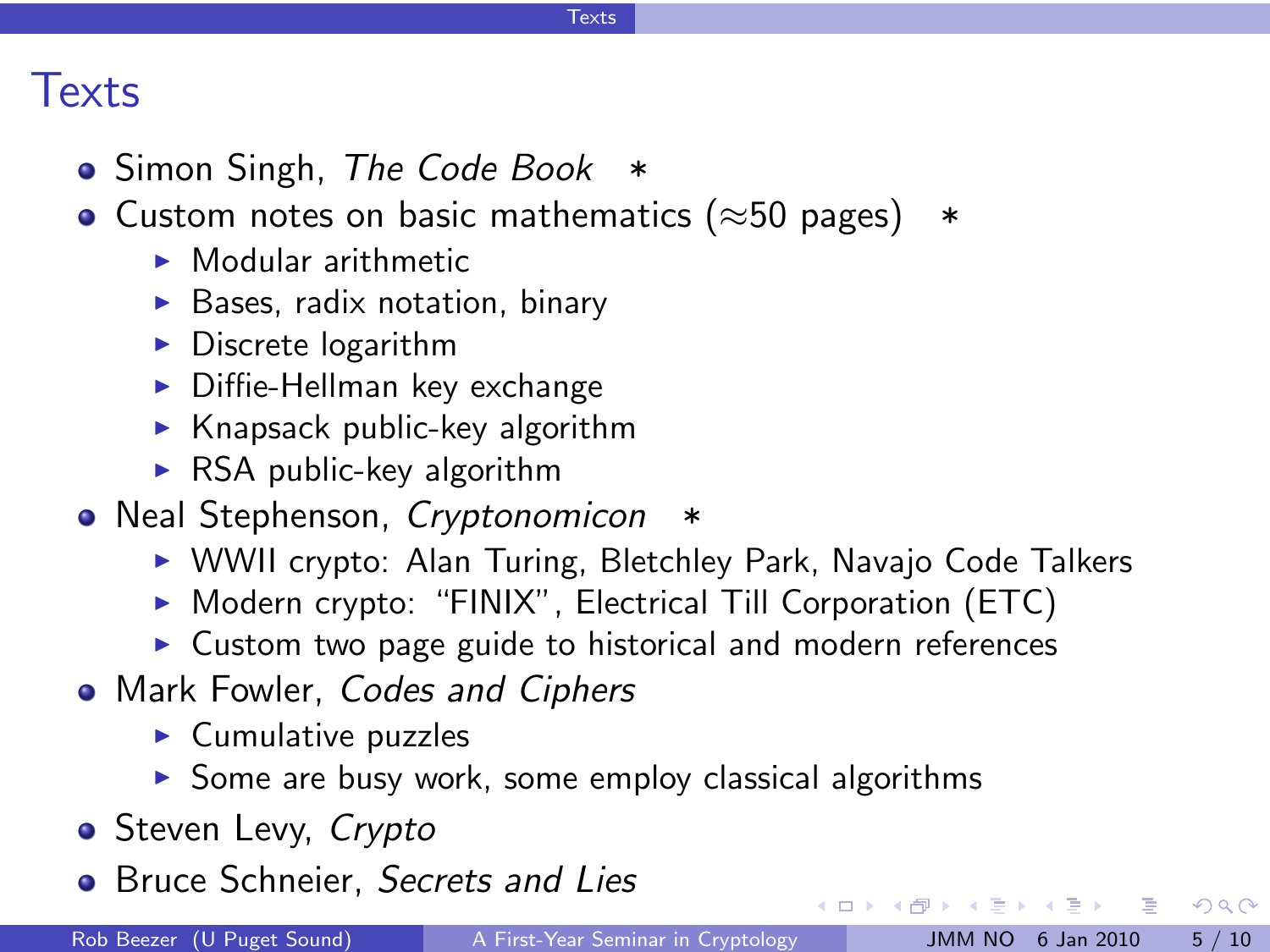# **Assignments**

- Python scripts create and email custom exercises
- Scripts also provide me with solutions for grading
- Example "Practicum": monoalphabetic substitution cipher
	- $\triangleright$  Different permutation for each student
	- $\triangleright$  Different plaintext for each student ( $\approx$ 5 KB from Project Gutenberg)
	- $\blacktriangleright$  "Answer": email me back the author of the text
	- ▶ Provide a "guess-and-check" command-line tool
	- $\triangleright$  Better (more complete, thorough) tools exist on web (unfortunately)
- Research Project: A public-policy "position" paper

 $QQ$ 

**4 ロ ト 4 何 ト 4**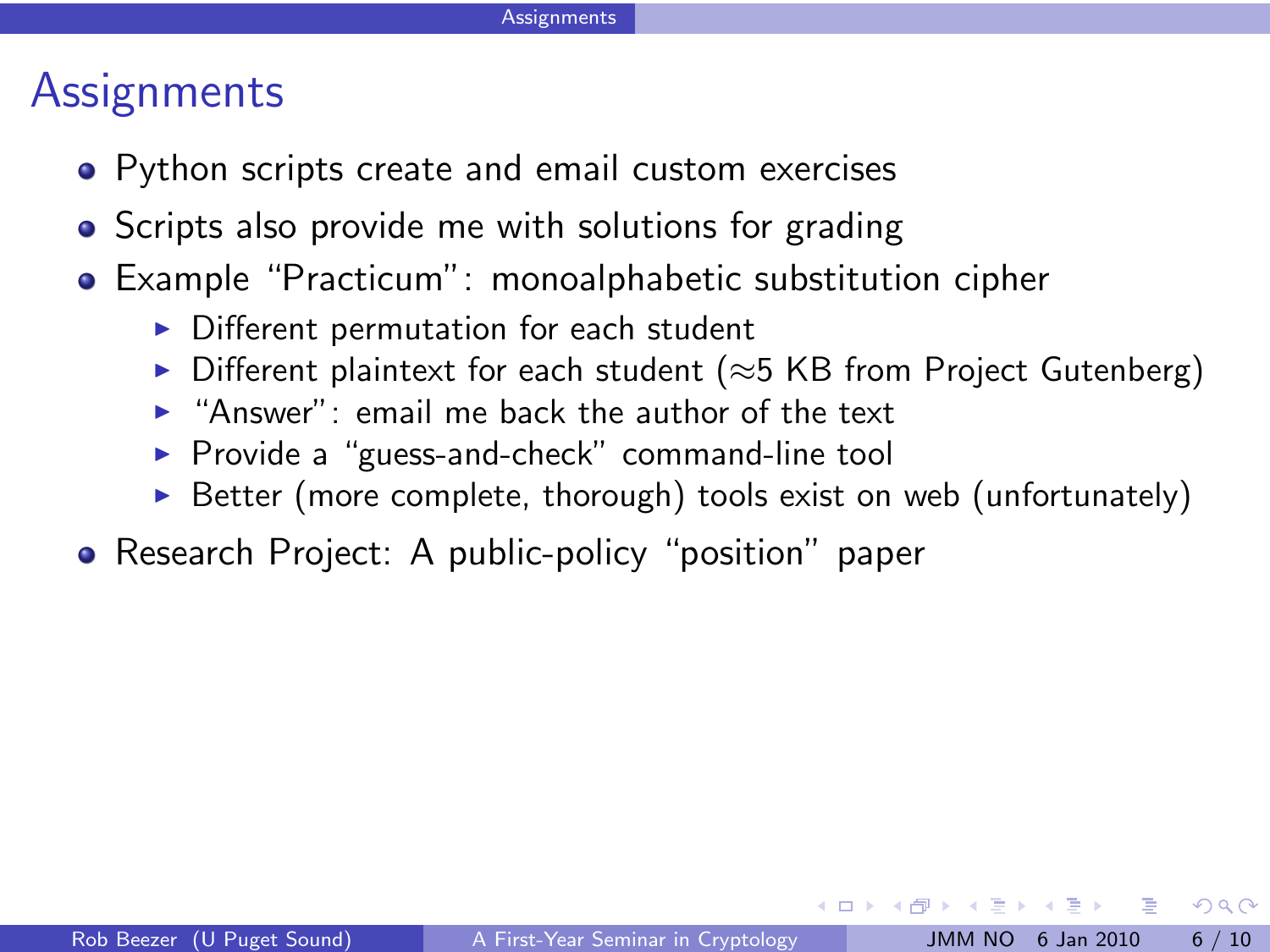### **Practicums**

- Steganography: send me a message in a JPEG, shared-key
- Vignere cipher: crack a message with software tools
- Pontiflex: Decode stream cipher with playing cards (Cyptonomicon)
- **SDES: Distributed brute-force attack** (1024 keys, 64 keys per students, Java applet)
- **PGP**: three exercises
	- $\triangleright$  Key generation and signing (by me)
	- $\blacktriangleright$  I send encrypted text, they return the author encrypted
	- $\triangleright$  Each student gets five signed messages, only one signed by me
- **•** Anonymous remailers
- PGP Timestamping with Stamper

 $\Omega$ 

 $($   $\Box$   $)$   $($   $\Box$   $)$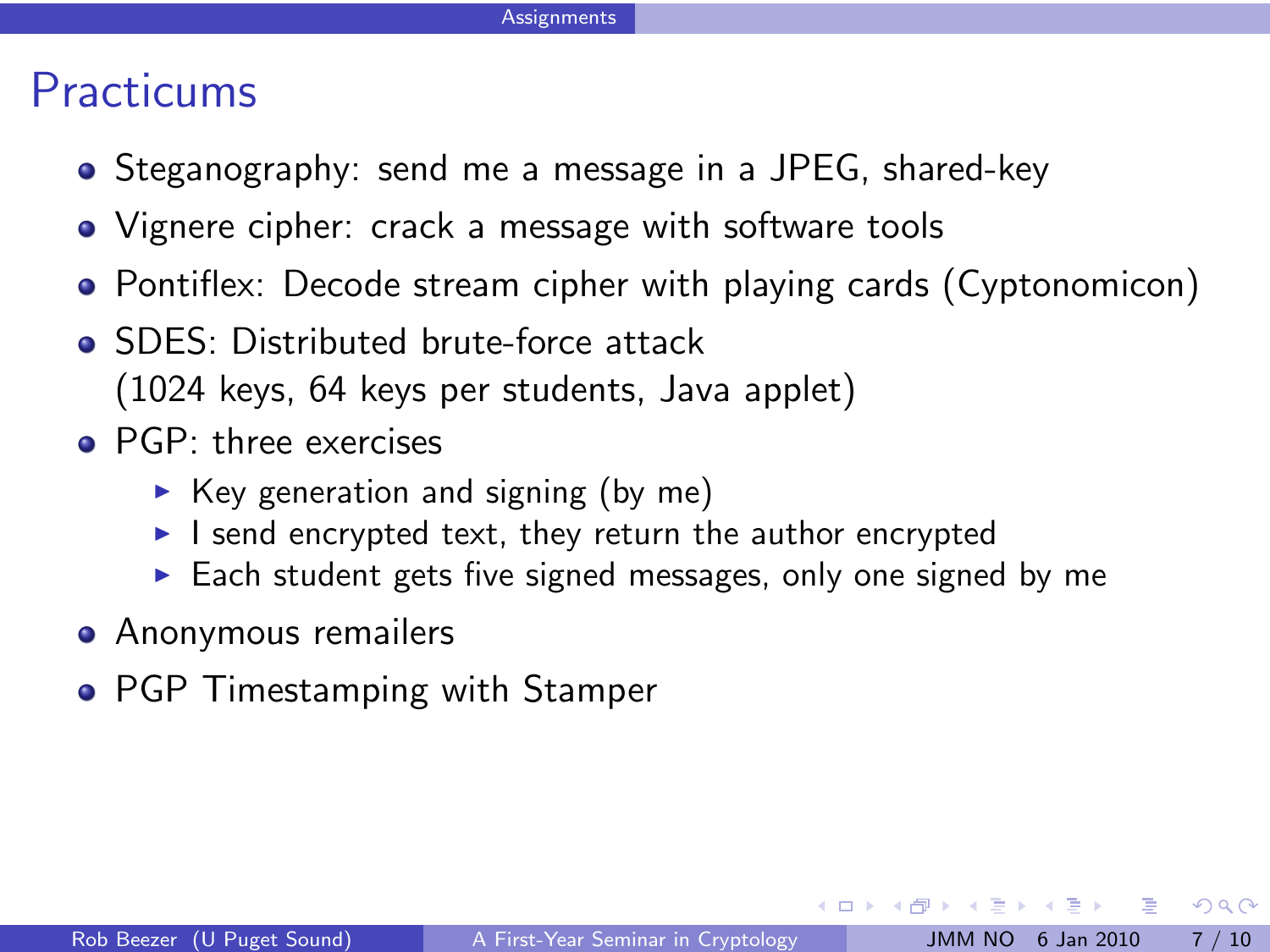#### **Software**

- Various command-line tools available
- Various web/Javascript tools also available
- Hushmail: free public-key email, discussion groups
- PGP is always a hassle, GnuPG now?
- Run my own email server?
- OS-specific? Or email and web tools?
- Mutt/Pine/command-line versus Facebook/Twitter/tablet?

 $\Omega$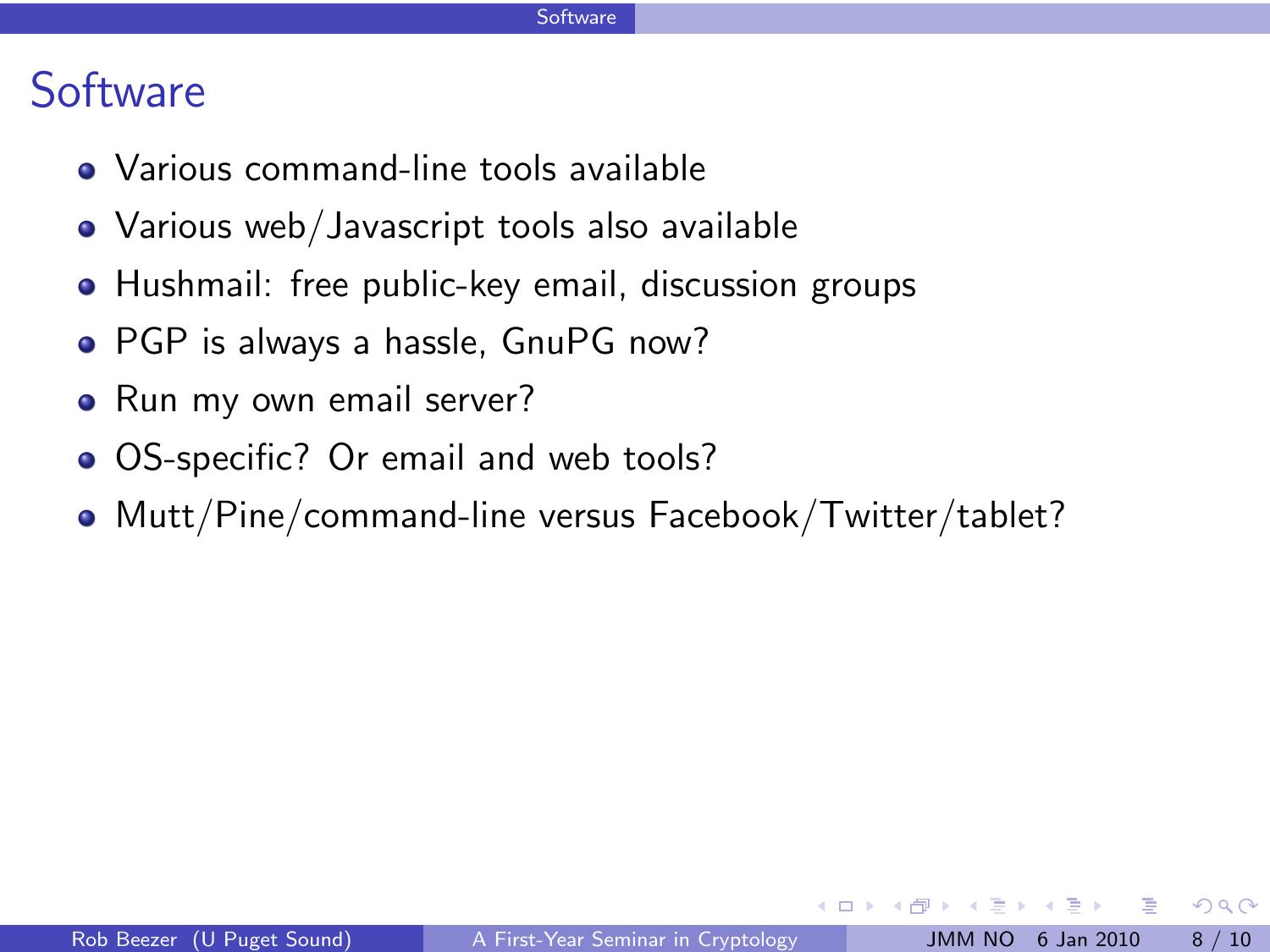# **Worksheets**

- **o** In-class worksheets in teams
- Illustrate public/private communications
- Toy versions of:
	- $\triangleright$  Diffie-Hellman key exchange
	- $\blacktriangleright$  Knapsack public-key
	- $\triangleright$  RSA public-key

4 0 F ∢ ⊕ **B**   $2Q$